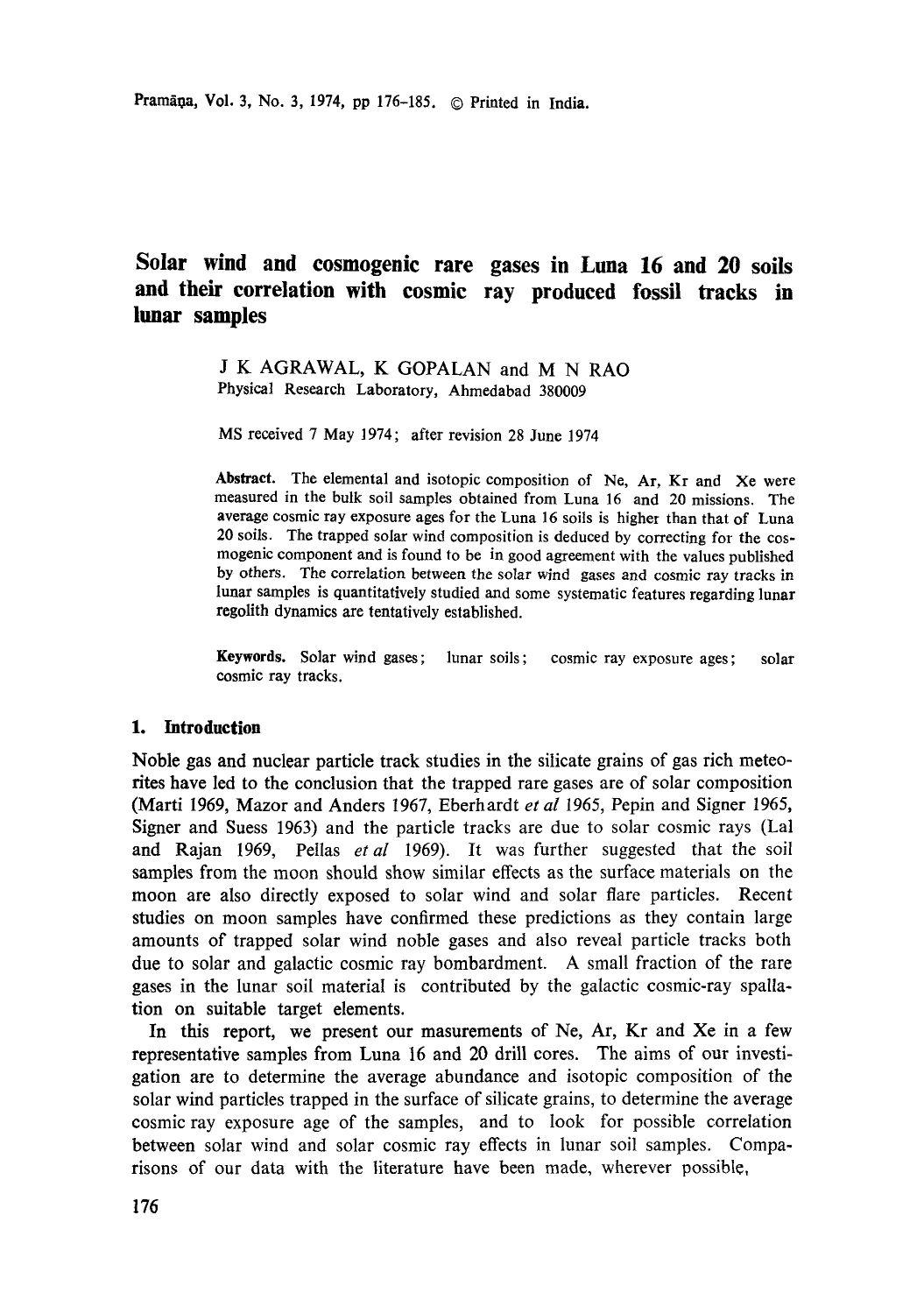### 2. Experimental

The mass spectrometer used in our studies is a  $4.5$ ",  $60^{\circ}$  single focusing Reynolds' type glass instrument developed indigenously (Gopalan *et al* 1973). All measurements were made in the static mode, and peaks obtained by magnetic scanning. The instrument was operated at low sensitivity  $(1 \cdot 1 \times 10^{-11} \text{ and } 2 \cdot 67 \times 10^{-11} \text{ cc}$  $STP/mv$  for <sup>22</sup>Ne and <sup>36</sup>Ar respectively) for Ne and Ar and high sensitivity  $(1.40 \times 10^{-12}$  and  $1.65 \times 10^{-13}$  cc STP/mv for <sup>86</sup>Kr and <sup>132</sup>Xe respectively) for Kr and Xe. An on-line gas extraction and purification was used consisting of high vacuum sample furnace, titanium getters and charcoal traps for gas separation. Samples (typically 1 mg) were heated by RF induction to about 1600°C in a single step. After gas purification, Ne, Ar and  $Kr + Xe$  were separated by selective desorption from charcoal at  $-190^\circ$  C,  $-78^\circ$  C and 100° C, respectively, and introduced into the mass spectrometer individually.

Absolute gas concentrations were calculated from ion beam intensities, calibrated by analysing known volumes (typically  $0.01$  cc at STP) of air samples before and after each sample run. Isotopic mass discriminations were determined in the same calibrations, based on current values for the isotopic composition of atmospheric noble gases (Nier 1950). Furnace blanks at  $1600^{\circ}$  C were run periodically and amounted to a couple of per cent of the sample gases.

The Luna samples were received in plastic vials. The samples selected for analysis were weighed and packaged in aluminium foils without further processing. Any atmospheric adsorption during sample handling was sought to be removed by keeping the furnace at  $200^{\circ}$  C for 48 hr before melting the samples.

#### **3. Results**

The elemental and isotopic abundances of Ne, Ar, Kr and Xe measured in the four samples are listed in tables 1 and 2 along with their zones and depth. For comparison, data on comparative samples by other workers are also given. The xenon fraction of L 1629 was lost due to machine instability. Listed errors in isotopic composition are  $1\sigma$  statistical errors from peak height measurements and averaging. Total error due to other contributing factors such as variable mass discrimination

| Zone                      | 22Ne                  | 36Ar          | $^{20}$ Ne | $^{21}Ne$ | ${}^{38}Ar$ | 40Ar          |
|---------------------------|-----------------------|---------------|------------|-----------|-------------|---------------|
|                           | $10^{-5}$ cc<br>STP/g |               | 22Ne       | 22Ne      | 36Ar        | $36\text{Ar}$ |
| A<br>$(0-8$ cm)           | 16.23                 | 51.00         | 13.056     | 0.035     | 0.1881      | 2.470         |
| в<br>$(20-28 \text{ cm})$ | 8.50                  | $66 \cdot 17$ | 12.475     | 0.0368    | 0.1865      | 1.478         |
| D<br>$(28-33$ cm)         | 12.82                 | $83 - 00$     | 12.838     | 0.035     | 0.1870      | 1.943         |
| 4<br>$(32-41$ cm)         | 7.07                  | 48.70         | 12.99      | 0.037     | 0.1858      | 2.01          |
|                           |                       |               |            |           |             |               |

Table 1. Elemental and isotopic composition of Ne and Ar in Luna samples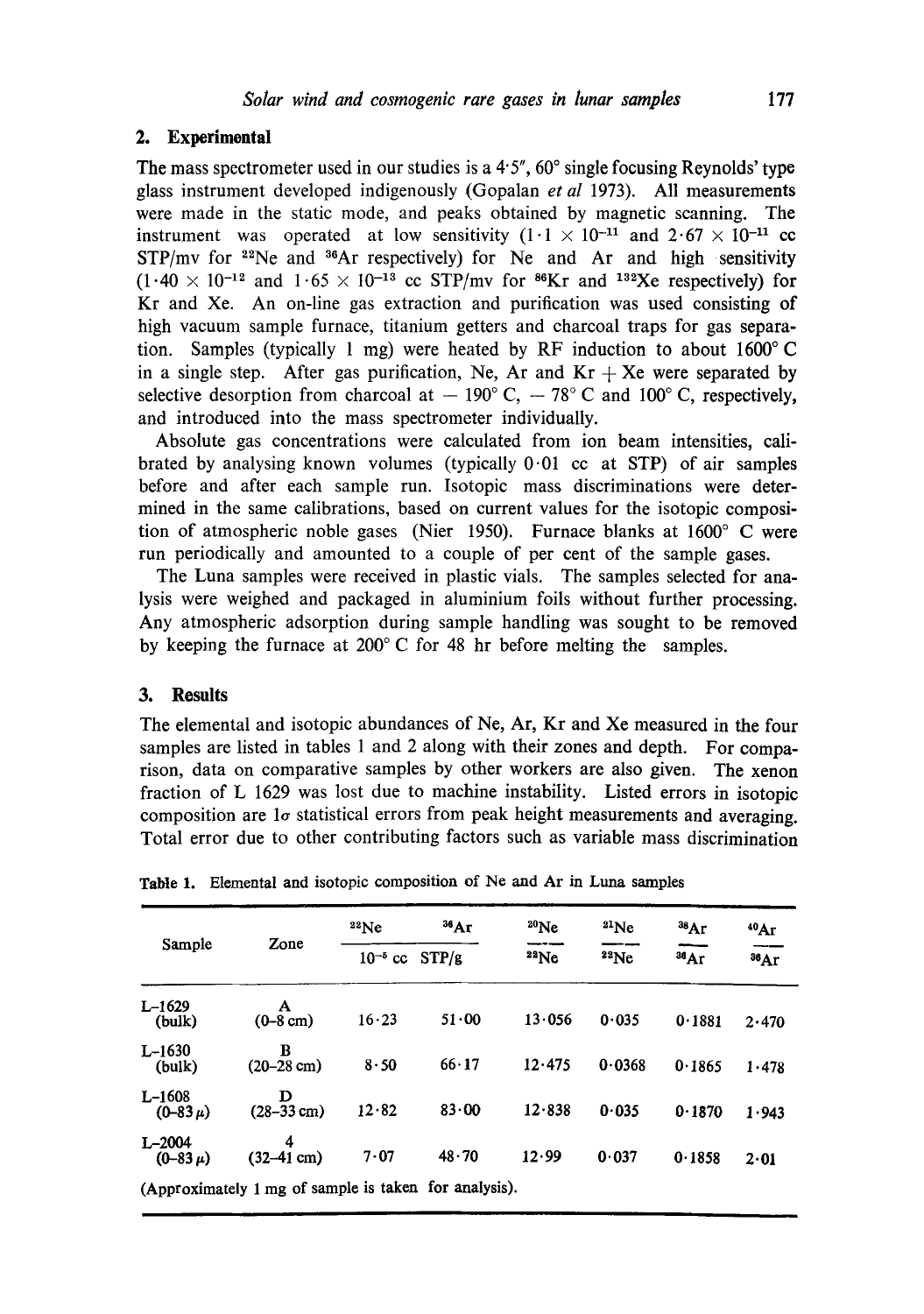|                           | 136 Xe                         | $^{134}\text{Xe}$              | 181Xe                          | 130Xe                          | 129Xe                          |
|---------------------------|--------------------------------|--------------------------------|--------------------------------|--------------------------------|--------------------------------|
| Sample                    | 132Xe                          | 182Xe                          | $132$ Xe                       | 132Xe                          | 132Xe                          |
| $L - 1630$                | 0.3022<br>$\pm$ 0.0044         | 0.3673<br>$\pm$ 0 $\cdot$ 0036 | 0.8256<br>$\pm 0.0054$         | 0.1683<br>$\pm$ 0.0040         | 1.0353<br>$\pm 0.0075$         |
| $L - 1608$                | 0.2954<br>$+0.0040$            | 0.3746<br>$\pm$ 0.0042         | 0.8036<br>$\pm$ 0.0060         | 0.1685<br>$\pm 0.0030$         | 1.0370<br>$\pm 0.0060$         |
| $L - 2204$                | 0.2964<br>$\pm 0.0060$         | 0.3689<br>$\pm 0.0055$         | 0.8146<br>$\pm$ 0.0064         | 0.1680<br>$\pm 0.0042$         | 0.9949<br>$\pm$ 0 $\cdot$ 0080 |
| Luna 16 $(1-400 \mu)^*$   | 0.3020                         | 0.3690                         | 0.9360                         | 0.1676                         | 1.031                          |
|                           | 128Xe                          | $^{126}\text{Xe}$              | $124$ Xe                       | 132Xe                          |                                |
|                           | 132Xe                          | $^{132}$ Xe                    | 132Xe                          | $(10^{-8} \text{cc STP/g})$    |                                |
| $L-1630$                  | 0.0942<br>$\pm 0.0040$         | 0.0095<br>$\pm$ 0.0020         | 0.0109<br>$\pm$ 0 $\cdot$ 0018 | 3.95                           |                                |
| $L - 1608$                | 0.0808<br>$\pm$ 0 $\cdot$ 0020 | 0.0064<br>$\pm 0.0018$         | 0.0089<br>$\pm$ 0 $\cdot$ 0020 | 4.13                           |                                |
| $L - 2204$                | 0.0796<br>$\pm 0.0041$         | 0.0047<br>$\pm$ 0.0015         | 0.0051<br>$\pm$ 0.0015         | 3.0                            |                                |
| Luna 16 $(1-400 \,\mu)^*$ | 0.0897                         | 0.0087                         | 0.0071                         | 2·2                            |                                |
|                           | <sup>84</sup> Kr               | <sup>83</sup> Kr               | ${}^{82}\mathrm{Kr}$           | $80$ Kr                        | <sup>86</sup> Kr               |
|                           | <sup>86</sup> Kr               | <sup>86</sup> Kr               | <sup>86</sup> Kr               | <sup>86</sup> Kr               | $(10^{-8}cc STP/g)$            |
| $L-1629$                  | 3.2640<br>$\pm$ 0.0520         | 0.6767<br>$\pm$ 0.0124         | 0.6929<br>$\pm 0.0119$         | 0.1348<br>$\pm$ 0.0120         | 12.5                           |
| $L-1630$                  | 3.3490<br>$\pm$ 0.0502         | 0.6994<br>$\pm 0.0112$         | 0.6969<br>$\pm$ 0.0098         | 0.1579<br>$\pm$ 0 $\cdot$ 0127 | $13 - 24$                      |
| $L - 1608$                | 3.3347<br>$\pm$ 0.0508         | 0.6786<br>$\pm$ 0.0118         | 0.6828<br>$\pm$ 0.0110         | 0.1388<br>$\pm 0.0091$         | 9.15                           |
| $L - 2004$                | 3.2541<br>$\pm$ 0.0541         | 0.6677<br>$\pm 0.0109$         | 0.6664<br>$\pm$ 0.0122         | 0.1455<br>$\pm$ 0.0140         | $7 \cdot 1$                    |
| Luna 16 $(1-400 \,\mu)^*$ | 3.247                          | 0.661                          | 0.653                          | 0.1310                         | 7.8                            |
| * Eugster et al $(1973)$  |                                |                                |                                |                                |                                |

Table 2. Elemental and isotopic composition of xenon and krypton in Luna 16 and 20 soil samples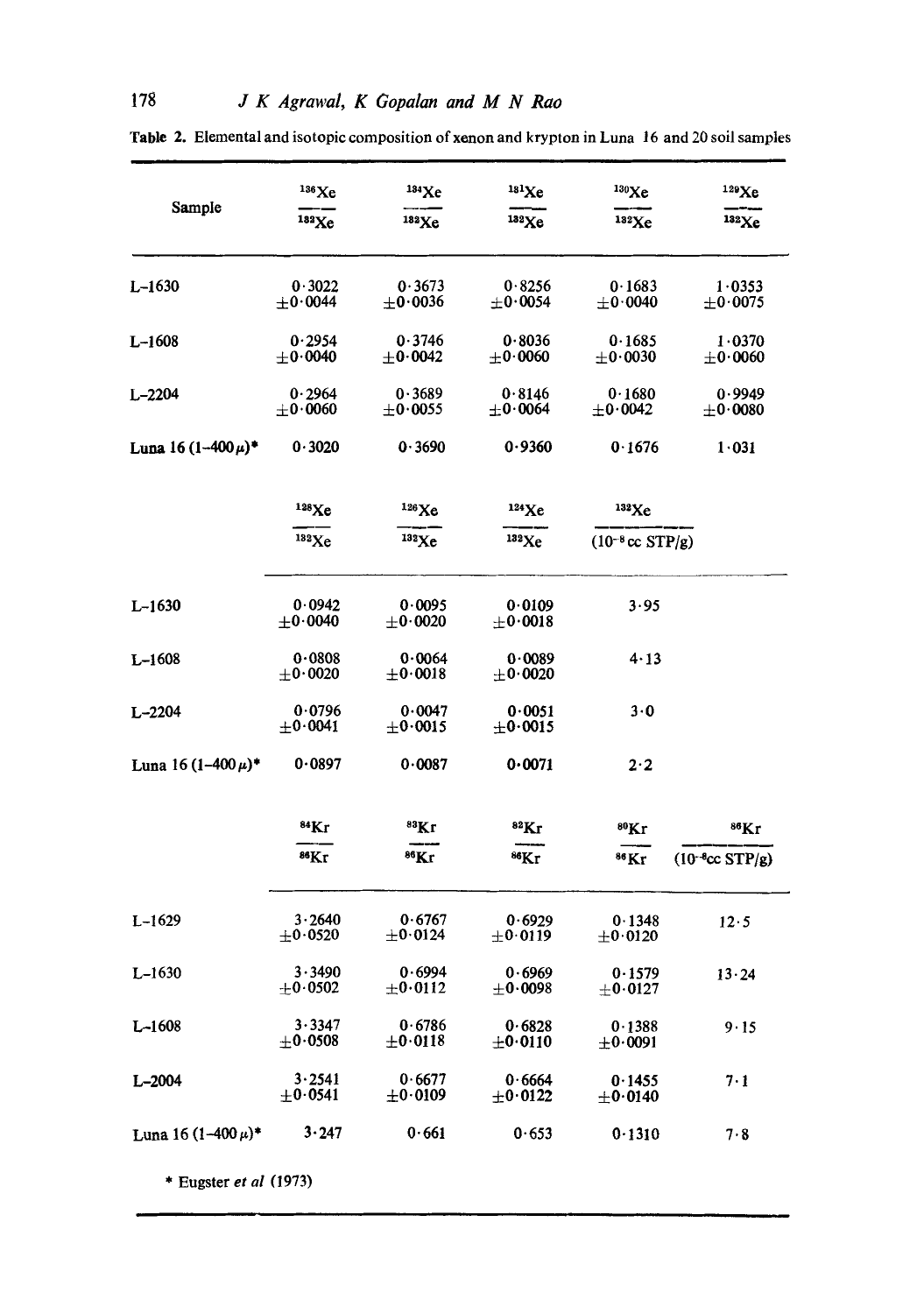is about  $2\%$ . Cumulative error in absolute gas concentration due to errors in weighing, blank correction and volumes of standard air samples is about 20%.

#### **4. Discussion**

#### *(a) Trapped gases*

The two main components of noble gases present in lunar soil are trapped solar wind ions and cosmic ray spallation products. Such a strictly two-component mixture in the case of Ne can be represented by the following equation (Eberhardt *et al* 1970).

$$
^{22}\text{Ne}_{2i}\text{Ne}_{m} = \frac{^{21}\text{Ne}_{c}}{^{21}\text{Ne}_{m}}\left[\left(\frac{^{22}\text{Ne}}{^{21}\text{Ne}}\right)_{c} - \left(\frac{^{22}\text{Ne}}{^{21}\text{Ne}}\right)_{t}\right] + \left(\frac{^{22}\text{Ne}}{^{21}\text{Ne}}\right)_{t} \tag{1}
$$

where

$$
\left(\frac{^{22}\text{Ne}}{^{21}\text{Ne}}\right)_m
$$
,  $\left(\frac{^{22}\text{Ne}}{^{21}\text{Ne}}\right)_t$  and  $\left(\frac{^{22}\text{Ne}}{^{21}\text{Ne}}\right)_t$ 

are the isotopic ratios measured in a sample, in the trapped solar wind and spallation components respectively. The concentration of solar wind ions in lunar soil particles is surface correlated while that of cosmic ray spallation products is volume correlated (Eberhardt *et al* 1970, Hintenberger *et al* 1972). A set of grain size fractions of a bulk soil sample will therefore differ in the relative concentrations of the trapped and spallogenic components and plot on a straight line in a  $({}^{22}\text{Ne}/{}^{21}\text{Ne})_{m}$  *vs*  $(1/{}^{21}\text{Ne})_{m}$  diagram according to the above equation. Our bulk soil data conform within experimental errors with such correlation lines obtained

| Sample                                                    | $21Ne_c$  | ${}^{38}\text{Ar}_\text{c}$                                                                               | $126Xe_c$            | Exposure Ages (m.y) <sup>a</sup>   |                      |                                           |
|-----------------------------------------------------------|-----------|-----------------------------------------------------------------------------------------------------------|----------------------|------------------------------------|----------------------|-------------------------------------------|
|                                                           |           | $(10^{-8} \text{ cc STP/g})$                                                                              |                      | $^{21}Ne$                          | ${}^{38}Ar$          | 126Xc                                     |
| $L-1629$                                                  | 40.20     | 156.0                                                                                                     | $\ddot{\phantom{1}}$ | 304                                | 912                  | $\bullet$                                 |
| $L-1630$                                                  | 41.83     | $112 - 5$                                                                                                 | 2.0                  | 317                                | 660                  | 930                                       |
| $L-1608$                                                  | 36.60     | $189 - 0$                                                                                                 | $2 \cdot 0$          | 278                                | 1105                 | 440                                       |
| L.2004                                                    | 34.80     | 60.0                                                                                                      | (0.2)                | 210                                | 351                  | (200)                                     |
| $^{\bullet}$ Luna 16<br>(Average)<br>$(20-22 \text{ cm})$ | 58        | $\ddot{\phantom{a}}$                                                                                      | 1.02                 | 440                                | . .                  | 330                                       |
| †Luna 16                                                  | . .       | $\ddot{\phantom{0}}$                                                                                      | $\cdot$ $\cdot$      | 865                                | $\ddot{\phantom{0}}$ | $\cdot$ .                                 |
| $(A \t{zone})$<br>†Luna 16                                | $\cdot$ . | . .                                                                                                       | 2.10                 |                                    | $\ddot{\phantom{1}}$ | 1090                                      |
| $(29-31$ cm)<br>**Luna 20 $(44)$                          | . .       | $\ddot{\phantom{0}}$                                                                                      | $\ddot{\phantom{0}}$ | . .                                | 286                  | 614                                       |
|                                                           |           | <b>Example 1</b> Production rates (cc $STP/g.m.y.$ ):<br>$126Xe = 1.3 \times 10^{-21}$ cc STP/year/PPMBa. |                      | $^{21}Ne = 0.132 \times 10^{-8}$ ; |                      | ${}^{88}\text{Ar} = 0.170 \times 10^{-8}$ |
| $\bullet$ Eugster (1973).                                 |           | $\dagger$ Pepin <i>et al</i> (1972);                                                                      |                      | <b>‡ Kaiser</b> (1972).            |                      | ** Heymann <i>et al</i> (1973).           |

**Table** 3. Cosmic ray exposure ages of Luna 16 and 20 **samples**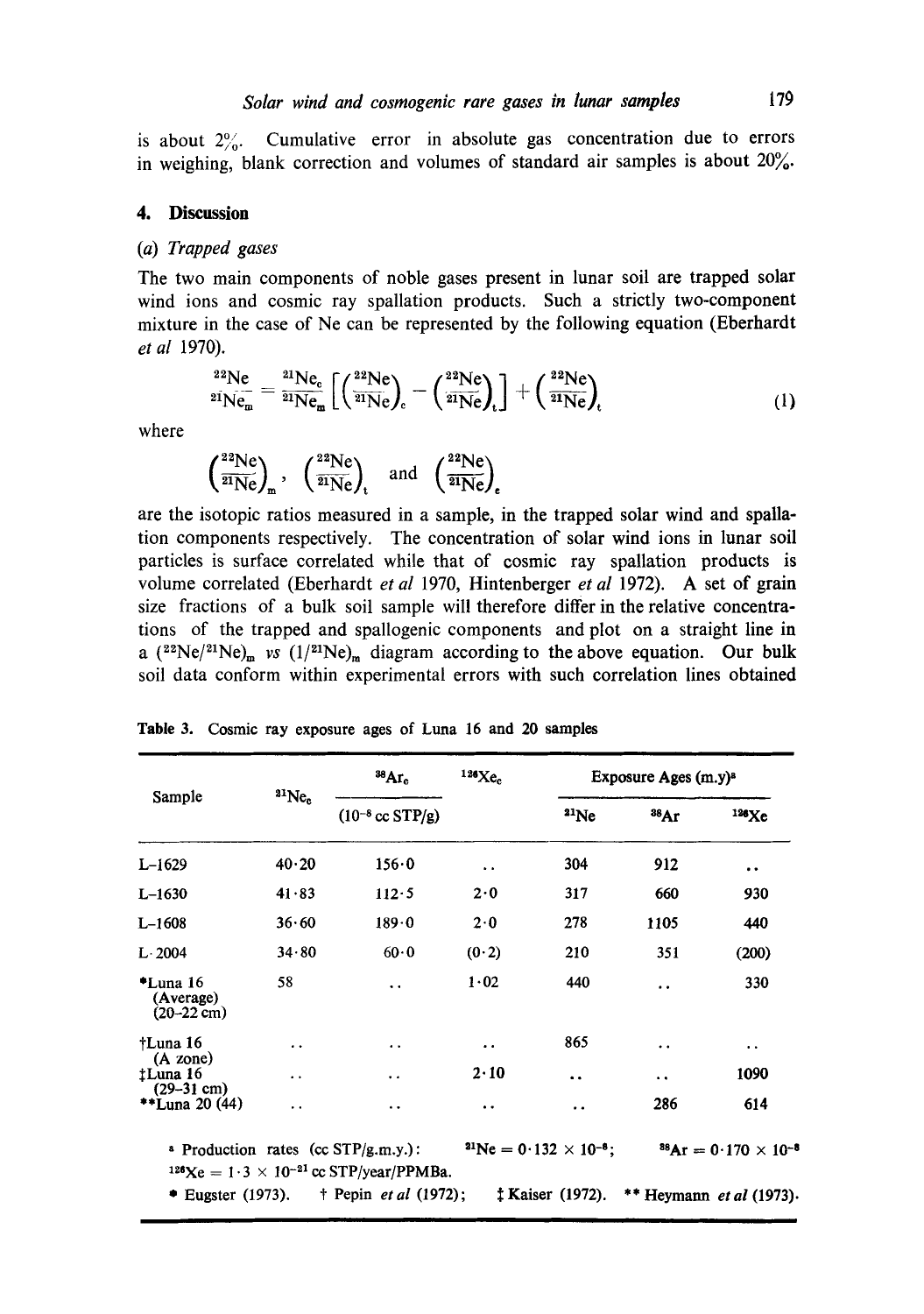by Eberhardt *et al* (1970) on size fractions of Apollo 11 soil and so are consistent with the trapped gas composition of  $(^{22}Ne)^{21}Ne$ ,  $= 31.0 \pm 1.0$  given by the above workers. Assuming the departure of our data from the correlation line is due to minor variations in the concentration of spallogenic  $2^1$ Ne, the same for individual samples can be calculated from eq. (1) and using  $(^{22}Ne/^{21}Ne)_e = 1.17$ (Eberhardt *et al* 1970). The production rates used and  $(^{21}Ne)_e$  exposure ages calculated are shown in table 3.

A similar comparison of our argon data with the grain size correlation obtained by Pepin *et al* (1972) on Luna 16 indicates that the trapped (<sup>38</sup>Ar/<sup>36</sup>Ar) ratio is close to 0.185. Using  $({}^{38}Ar/{}^{36}Ar)_{c} = 1.53$  (Huneke *et al* 1972) spallation  ${}^{38}Ar$ concentrations and 3SAr exposure ages are derived and shown in table 3. Since the ( $^{38}Ar$ ), concentrations are about a few per cent of the total  $^{38}Ar$ , the  $^{38}Ar$  ages have relatively large errors.

The low abundant isotopes of Kr and Xe are quite strongly affected by noble gases resulting from cosmic ray spallation reactions on Ba, Sr and rare earth elements. We have corrected the measured Xe and Kr of each sample for spallation contribution by assuming an average spallation spectrum for Kr and Xe (Funkhouser *et al* 1970, Hohenberg *et ai* 1970, Kaiser 1972) and one isotope ratio in the trapped xenon, namely,  $(^{126}Xe)^{136}Xe)$ <sub>t</sub> = 0.0141 (Eberhardt *et al* 1972) and  $(^{136}Xe)_c = 0$ . The spallation <sup>126</sup>Xe concentrations and the corresponding exposure ages are given in table 3.

We assign an error of about 30% for our <sup>21</sup>Ne and <sup>126</sup>Xe exposure ages. <sup>38</sup>Ar exposure ages are subject to much larger errors as the cosmogenic argon is almost masked by trapped argon. Table 3 also lists the exposure ages measured by other workers for comparable Luna 16 and 20 samples. The results of different workers are concordant within stated experimental errors for comparable samples and by the same method. For example, our <sup>21</sup>Ne ages for Luna 16 samples agree within 30~ with that for a Luna 16 grain size fraction measured by Eugster *et al* (1973). However, the ages for the same sample by different methods do not sometimes agree. The Luna 16 and 20 exposure ages appear to be similar to those of Apollo soils, though there is a possibility of Luna 16 soil being older.

The isotopic abundances of the trapped Kr and Xe derived as mentioned earlier from the measured spectra agree well with the isotopic composition of surface correlated Kr and Xe in the Apollo 12 soil designated as BEOC-12001 (Eberhardt *etal* 1972) and with the spectrum for the solar wind component of Apollo 11 soil (designated as SUCOR) reported by Podosek *et al* (1971). It may be pointed out that the BEOC and SUCOR composition were calculated by a direct method using a comparison of different lunar soil samples or their size fractions, without the necessity of any assumptions about possible solar wind and spallation spectra, or relative spallation production rates of different elements. The agreement of our trapped gas spectrum with the BEOC-12001 composition is shown in figure 1 where the two spectra are compared using the atmospheric Xe composition as reference in the usual  $\delta$  notation:

$$
\delta^{\text{M}}_{132} = \left[\frac{(\text{W}X\text{e}^{/132}X\text{e})_{\text{m}}}{(\text{W}X\text{e}^{/132}X\text{e})_{\text{atm}}} - 1\right] \times 100
$$

where m refers to either BEOC or our data. Light isotopes have been omitted due to large spallation contribution in them and relatively large measurement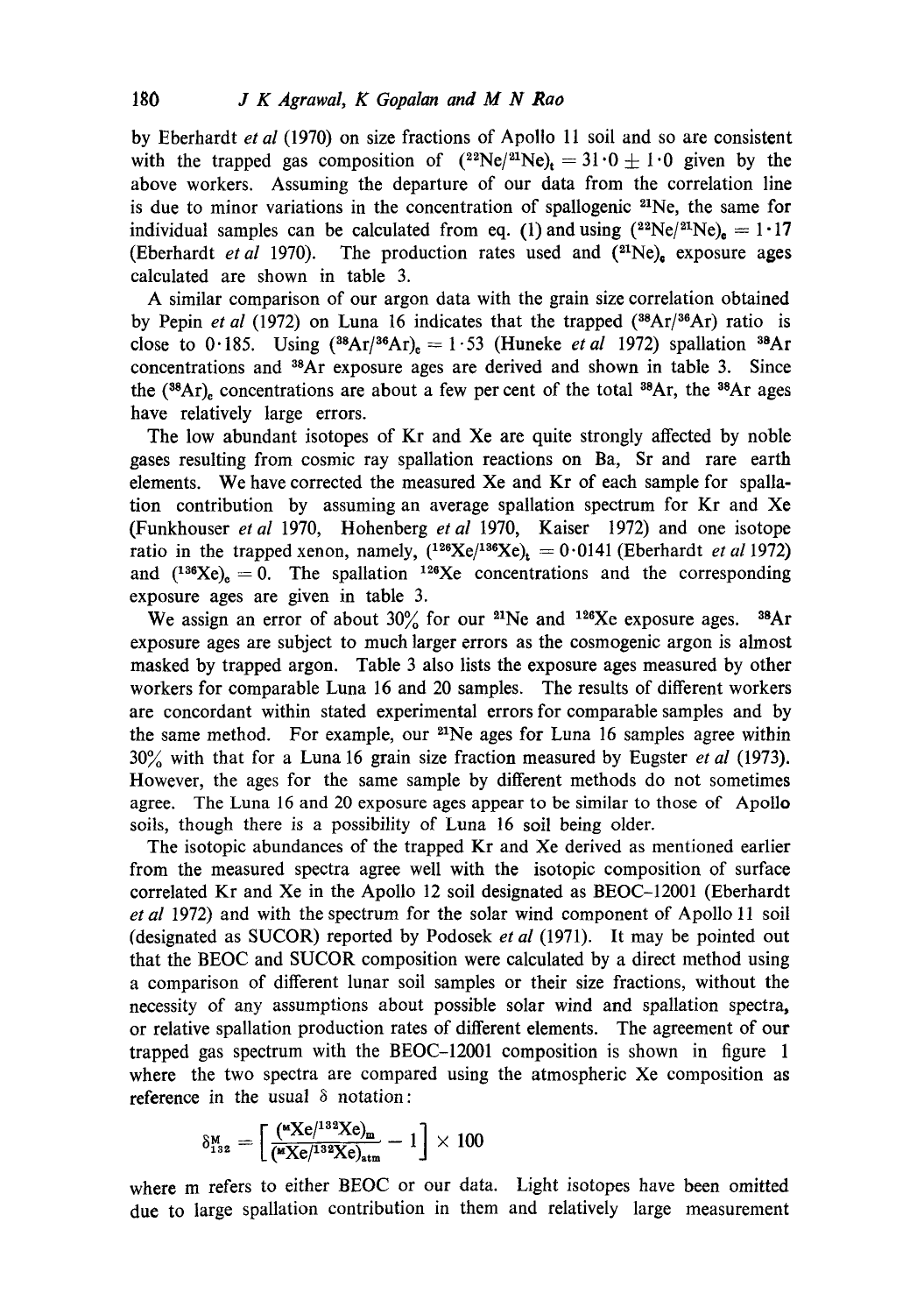

Figure. 1. Comparison of the deduced isotopic Xe composition from Luna 16 soil fractions after correcting for spallogenic contribution, with the surface correlated solar Xe from BEOC-12001 data of Eberhardt *et al* (1972).

errors. The overall agreement of our calculation with BEOC spectrum justifies the validity of our assumption for spallation correction to the heavier isotopes of Xe.

It is of interest to compare the relative abundances of the trapped noble gases measured in Luna samples with the results of other workers as well as those found in other known reservoirs such as meteorites and atmosphere. The  $^{86}Kr/^{36}Ar$ and (<sup>132</sup>Xe/<sup>36</sup>Ar) ratios in our samples range from  $(3.7-6.8) \times 10^{-4}$  and (0.5 -- $0.6 \times 10^{-4}$  respectively. These are in good agreement with the results of Eberhardt *et al* (1972) and Bogard *et al* (1972). However, the <sup>20</sup>Ne/<sup>36</sup>Ar ratios in the L-1630, 1608 and 2004 are lower by about a factor of 2 as compared with Apollo 12 bulk fines (Eberhardt *et al* 1972) and Apollo 14 fines (Bogard *etal*  1972). This difference may be either due to the increased content of plagioclase in Luna soil (Heymann *et al* 1973) with its apparently poor retentivity for Ne or due to differential trapping and implantation of solar wind gases (Bogard and Nyquist 1972).

The abundances of trapped gases relative to  $^{36}Ar$  in our measurements are compared in figure 3 with the cosmic abundances (Aller 1961), atmosphere (Nier 1950), the gas rich meteorite Pesyanoe (Marti 1969) and the Luna 16 soil data of Kaiser (1972). The overall relative abundance pattern of the trapped gases is generally similar to the one predicted for the solar wind gases observed in gas-rich meteorites (Marti 1969) and Eberhardt *et al* (1970).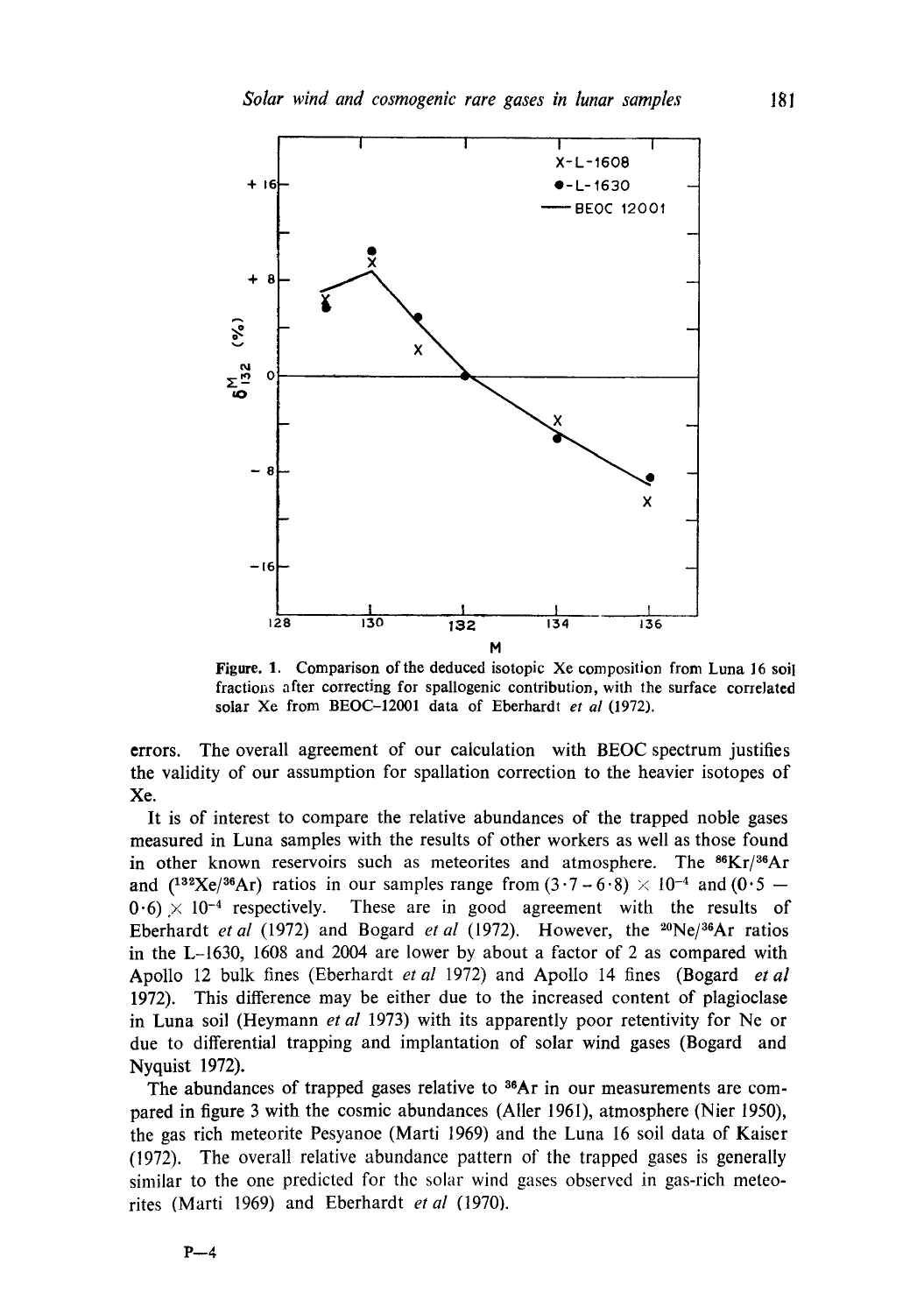

Figure 2. Abundance of trapped noble gases relative to <sup>36</sup>Ar observed in Luna 16 and 20 bulk soil samples. These data are compared with those of Pesyanoe (Marti 1969), and Luna 16 (Kaiser 1972) as well as cosmic abundances (Aller  $1961$ ) and air (Nier 1950). The lines represeating Kaiser (1972) and Marti (I969) data could not be shown separately as they agree closely to those of L-1608, 1630 and 2004 for Ar, Kr and Xe. The deviations could be indicated only for Ne.

It is not clear how closely the trapped gas spectrum of the lunar soil obtained in this work and elsewhere represents the primary solar wind composition. Some of the processes responsible for this alteration are mass fractionation, lunar atmospheric phenomena, rare gas diffusion (Eberhardt *etal* 1970, 1972, Podosek *et al* 1971) and possibly the solar flare-induced nuclear reactions in lunar regolith materials (Rao *etal* 1971).

## *~b) The relation between solar cosmic ray tracks and solar wind rare gases in hmar soil samples*

The silicate grains located at the uppermost layers of lunar regolith are not only subjected to the solar wind implantation but also to the solar flare bombardment. The result of the solar flare bombardment of the above grains is a very high track density  $\geq 10^8/cm^2$  and/or track density gradient due to very heavy nuclei in solar flares (Arrhenius *et al* 1971), whereas the solar wind implantation produces very high concentrations of solar wind rare gases in the surface layers of those grains (Eberhardt *et al* 1972). It follows that grains in the lunar soil with high track densities should show high solar wind concentrations.

Using the cosmic ray track data of the lunar soil grains, Arrhenius *et al* (1971) proposed that two parameters  $N_{\rm m}/N$  and  $\rho_{\rm q}$  are sufficient to characterise the dura-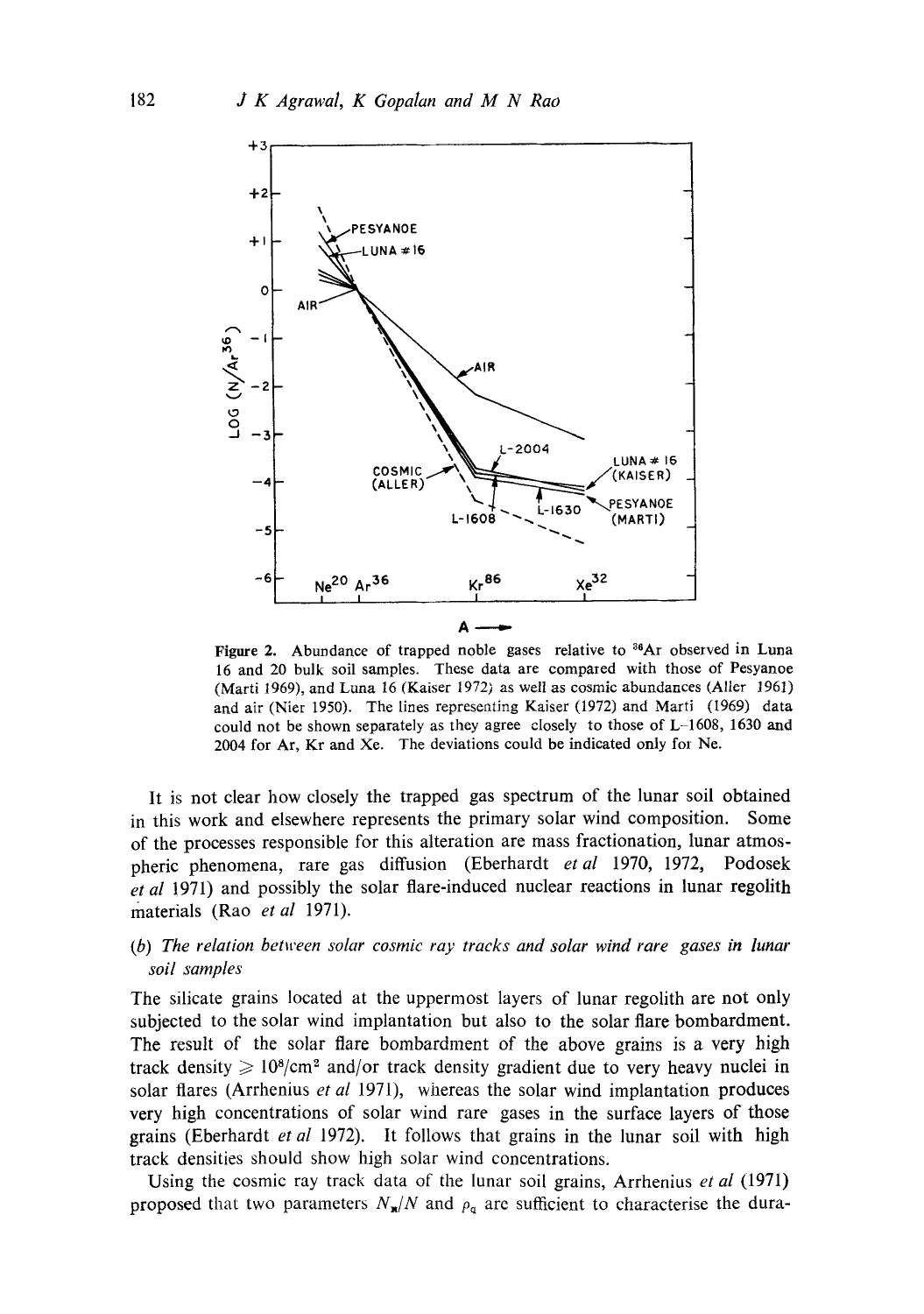

Figure 3. Correlation between the measured <sup>36</sup>Ar contents with the  $\rho_q$  (the quartile, track density) values given for sevezal Apollo and Luna samples (Arrhenius *et al*  1971 and Bhandari et al 1972 and 1973). <sup>38</sup>Ar contents are taken from Hintenberger *et al* (1971), Heymann *et al* (1972), Pepin *et al* (1972), Kirsten *et al* (1972), Bogard *etal* (1972), Berdot *et al* (1972).

tion and the pattern of lunar surface irradiation.  $N_{\rm H}/N$  is the fraction of grains exposed in the uppermost layer within about a few hundred microns from the surface (where  $N_{\rm H}$  is the number of grains having high track density  $\geqslant 10^8/\text{cm}^2$ or track density gradient in a total N number of grains.  $\rho_q$  is the quartile track density (a value such that a quarter of the grains in a sample have track densities lower ther  $\rho_q$ ) and it is an index of time for which a layer is exposed at the lunar surface (Arrhenius *et al* 1971). We have plotted in figure 3, the  $\rho_{q}$  values given by Arrhenius *et al (1971)* and Bhandari *et al* (1972, 1973) for a large number of bulk samples from Apollo and Luna missions against the <sup>36</sup>Ar concentrations measured by several groups, including our Luna data. In spite of the scatter of points, due to experimental errors in figure 3, a trend indicating that the solar wind-trapped <sup>36</sup>Ar saturates at a  $\rho_q$  (no. of tracks/cm<sup>2</sup>) value of about  $16 \times 10^6$ could be easily seen. This corresponds to about 15 m.y. for producing a saturation <sup>36</sup>Ar concentration in the grains present in an average thickness of  $\sim$  3 cm for the lunar soil layer. Since the <sup>36</sup>Ar saturation is indicative of a layer derived by Bhandari *et al* (1973) from of  $\sim$  20 m.y. for an average lunar soil well-mixed soil layer, the mixing time scales a plot of  $N_{\rm H}/N$  versus  $\rho_{\rm q}$  is consistent with the present value. The average residence time of a grain at the top of the lunar regolith such that it attains a track density  $> 10^{8}/\text{cm}^2$  is deduced to be  $\sim 10^{4}$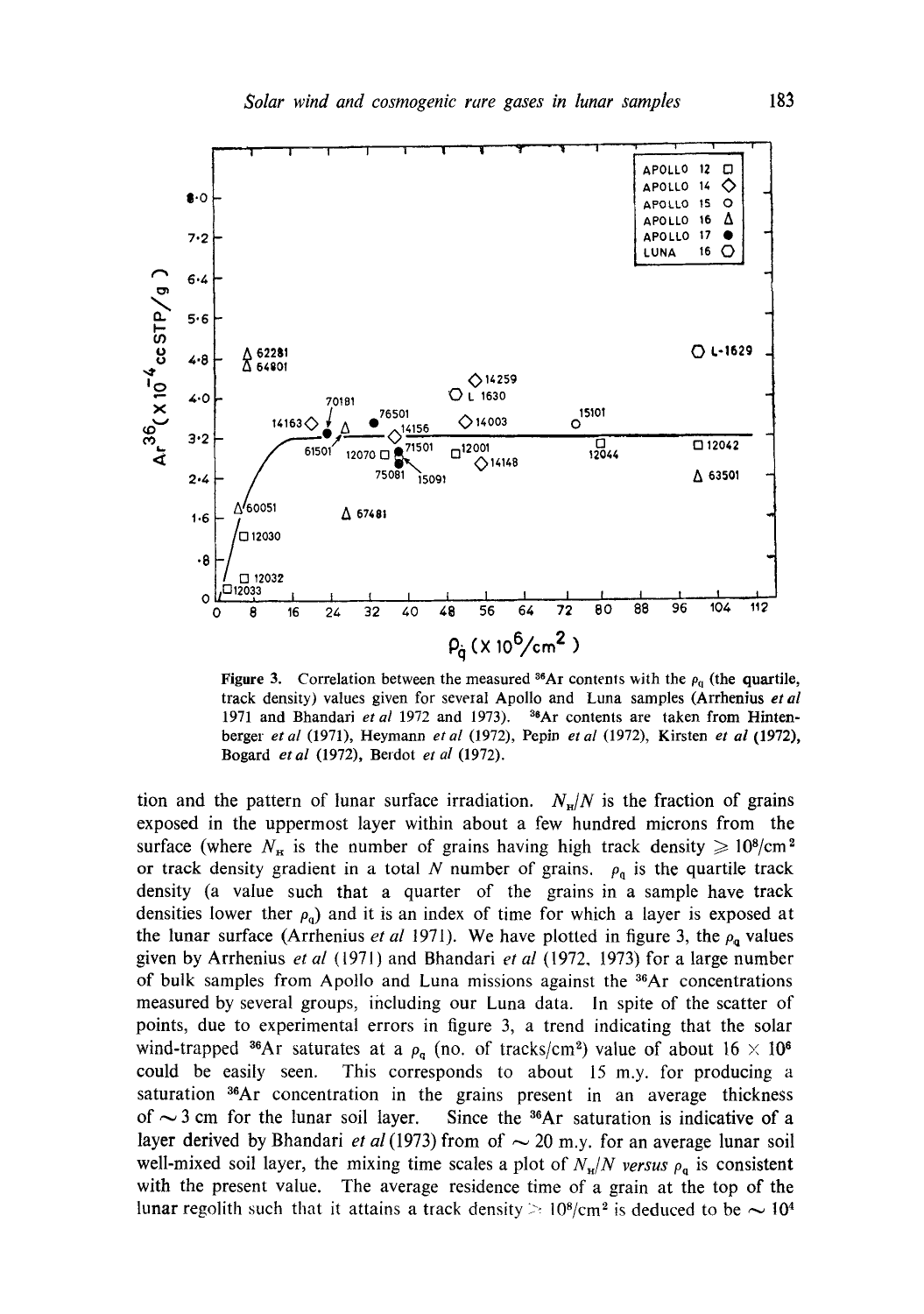years by Arrhenius *etal* (1971) from these track measurements. We calculate such a parameter from the rare gas measurements in the following way. From figure 3 we get a saturation concentration of <sup>36</sup>Ar to be  $\sim$  3  $\times$  10<sup>-4</sup> cc STP/g. The present day solar wind flux of <sup>4</sup>He is  $6.3 \times 10^6$  atoms/cm<sup>2</sup>/sec and a <sup>4</sup>He/<sup>36</sup>Ar ratio of  $1.8 \times 10^4$  (Eberhardt *et al* 1972, Marti 1971). Assuming that the average grain size is about 60  $\mu$  in diameter which roughly corresponds to the median grain size of most of the soils and a solar wind penetration depth of  $\sim 0.3 \mu$ (Eberhardt *et al* 1971), we find about 500 years are sufficeint for the grains to remain exposed to the solar wind at the top of the lunar regolith to acquire the required <sup>36</sup>Ar concentrations. Knowing the average value of  $\sim$  500 years for the surface residence time, one calculates the effective time-scales for mixing an average lunar soil layer of  $\sim$  3 cm thickness using the micrometeorite influx rate deduced on the basis of microcrater counts on lunar rock surface (Gault *et al* 1972). It is found that the micrometeorite flux in the size range  $0.1 - 0.5$  cm is sufficient to produce the mixing of the average soil layer in about 15 m.y. which is in agreement with value reported by Bhandari et al (1973) from track measurements.

#### **5. Conclusion**

In Luna 16 and 20 bulk soil samples taken at different depths of the drill cores, Ne, Ar, Kr and Xe were measured in total melting runs. Using standard procedures, the gross composition is decomposed into cosmogenic and solar wind components. The average cosmic ray exposure ages for these soils are determined by  $2^{1}Ne$ ,  $3^{8}Ar$  and  $1^{26}Xe$  methods and our values agree with those determined by Eugster *et al* (1973) and Pepin *et al* (1972). The measured Xe and Kr isotopic data are corrected for spallogenic contribution, using their average cosmogenic spectra and the trapped solar wind composition thus deduced is in agreement, within experimental errors, with that reported for BEOC by Eberhardt *et al* (1972). The total <sup>36</sup>Ar contents of several Apollo and Luna samples, including the data reported here, are compared with the nuclear track data reported by Bhandari *et al* (1972, 1973) in these soil samples and the resultant correlation between them yields a value of  $\sim$  500 years for the average residence time for these soil grains to attain solar wind saturation <sup>36</sup>Ar concentration of  $\sim 3 \times 10^{-4}$  cc STP/g. From these data, in a qualitative way, we calculate a mixing time scale of  $\sim$  15 m.y. for the average lunar surface layer of about 3 cm thickness.

### **6. Acknowledgements**

We thank Prof. D. Lal, Dr N Bhandari and Mr J N Goswami for helpful discussions. We are grateful to the USSR Academy of Sciences for their generous donation of Luna samples for our studies.

#### **References**

Aller L H 1961 The abundance of elements (Interscience, New York)

- Arrhenius G, Liang **S, MacDougall D, Wilkening L, Bhandari N, Bhat S, Lal D, Rajagopalan G,**  Tamhane A S and Venkatavaradan V S 1971 Proc. Second Lunar Sci.Conf., Geochim. Cosmo*chim. Acta Suppl.* 2 (3) 2883 (MIT Press)
- Berdot J L, Chettri G C, Lorin J C, Pellas Pard Poupeau G 1972 *Proc. Thh'd Lunar Sci. Conf., Geochim. Cosmochim. Acta Suppl.* 3 2867.